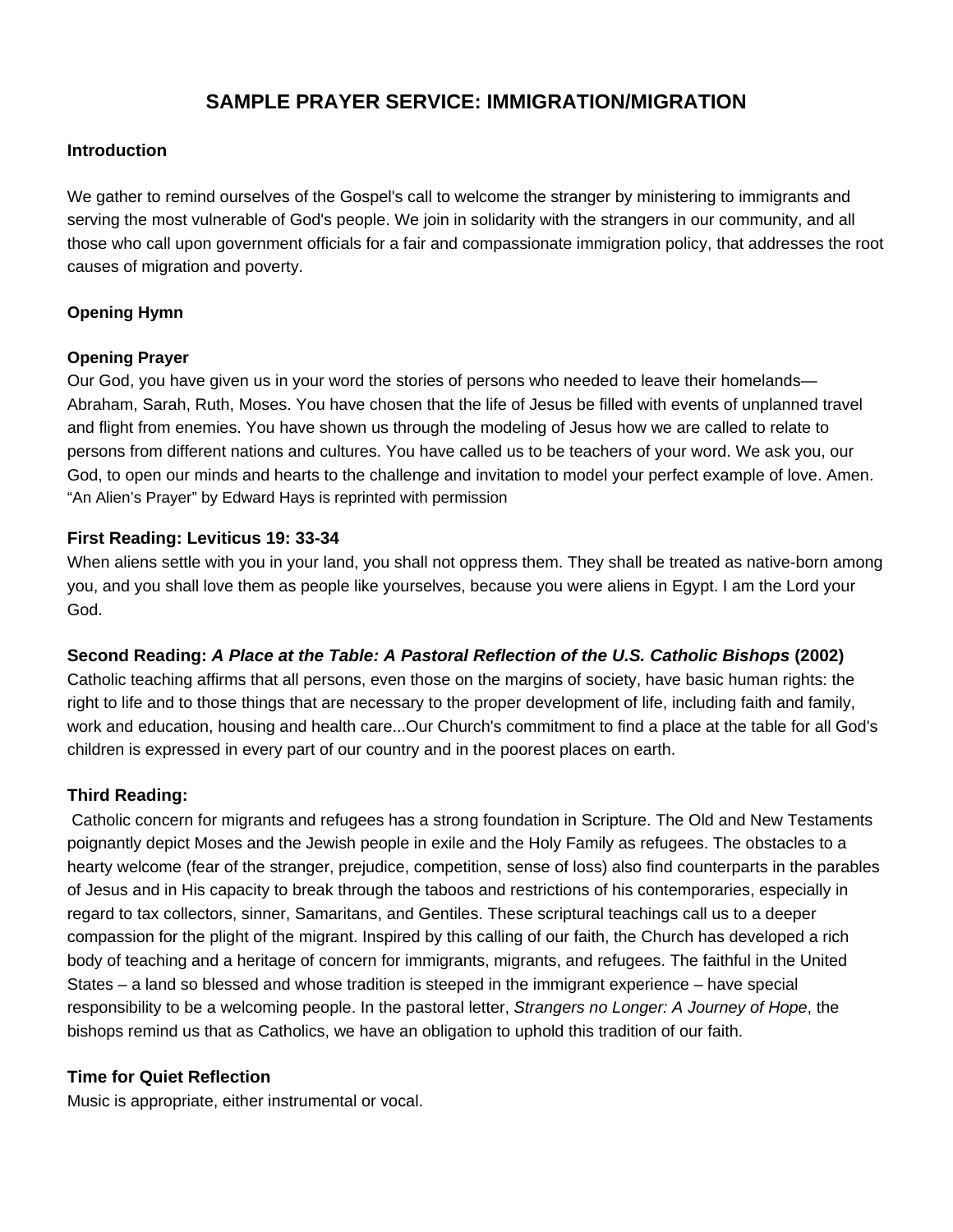# **The Gospel: Matthew 25: 34-40**

For I was hungry and you fed me; I was thirsty and you gave me drink. I was a stranger and you welcomed me; naked and you clothed me. I was ill and you comforted me; in prison and you came to visit me... The truth is, every time you did this for the least of my sisters or brothers, you did it for me.

### **Intercessions**

**Response:** Lord, hear our prayer.

For an end to the violence and poverty that displaces so many people from their homes and homelands, we pray to the Lord.

For migrant workers, that they may labor and live in safe and just conditions, we pray to the Lord.

For the families and children of migrant workers, that they be reunited, we pray to the Lord.

For an end to human trafficking, that the dignity of all God's children will be acknowledged and protected, we pray to the Lord.

For our law-makers, that they establish and enforce laws that protect the rights and dignity of everyone, especially those most vulnerable in our country, we pray to the Lord.

For employers and corporations, that they choose the dignity and worth of each human person over profit and power, we pray to the Lord.

For our parish community, that we may continue to serve those without homes and resources, and that we speak out for just immigration reform, we pray to the Lord.

# **Personal Testimony**

# **Spoken aloud together:**

We choose to stand with and assist those who are forced to move from their homelands and seek economic and physical survival elsewhere. Our commitment to a merciful way of life demands that we meet, by direct service and systemic change, the needs of those who suffer. We seek to educate ourselves and others to the underlying causes of migration. We will continue to welcome and assist those who seek hope, home and labor in this country and this community. We welcome the invitation to be true to the call of the gospel. **Amen** 

# **Closing Prayer**

**Response** (all): *We welcome you, Jesus* 

Dear Jesus, you came into this world as a migrant **R.**  There was no room for your family at the inn **R.**  Along with the angels in heaven **R.**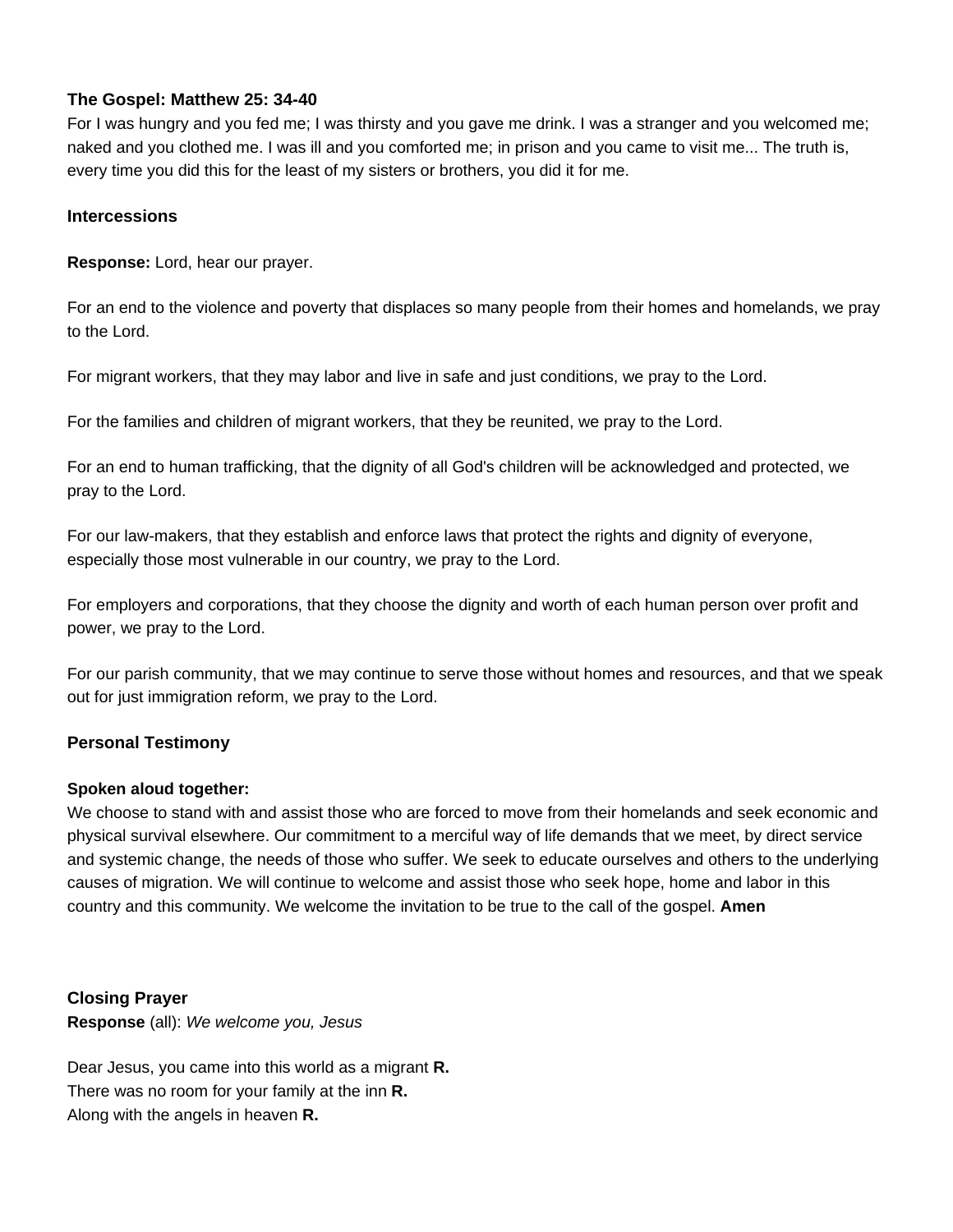Along with the shepherds who wandered the hills **R.** Along with the Magi who traveled from the East **R.** 

Your family became refugees fleeing Herod **R.**  In Egypt you were an alien **R.**  In your public life you did not have a place to rest **R.** 

Dear Jesus, we see you today, and **R.** In refugees fleeing war and violence **R.**  In immigrants seeking a better life **R.**  In migrant workers who enrich our land with their labor **R.**  In seafarers and other people on the move **R.**

### **Let Us Pray:** (together)

Dear Jesus, you are the refuge of people on the move. We ask you to grant immigrants, refugees, and other migrants peace, protection, and comfort. Help us to recognize that whenever we welcome the stranger in your name, we welcome you. Teach us to recognize your presence in every human being. Bring us together as one family, at the banquet table of your love, with you who live and reign with the Father and the Holy Spirit, now and forever. *Amen.*

*Copyright © 2001 United States Conference of Catholic Bishops Inc., Washington, D.C. All rights reserved.* 

# **Closing Hymn**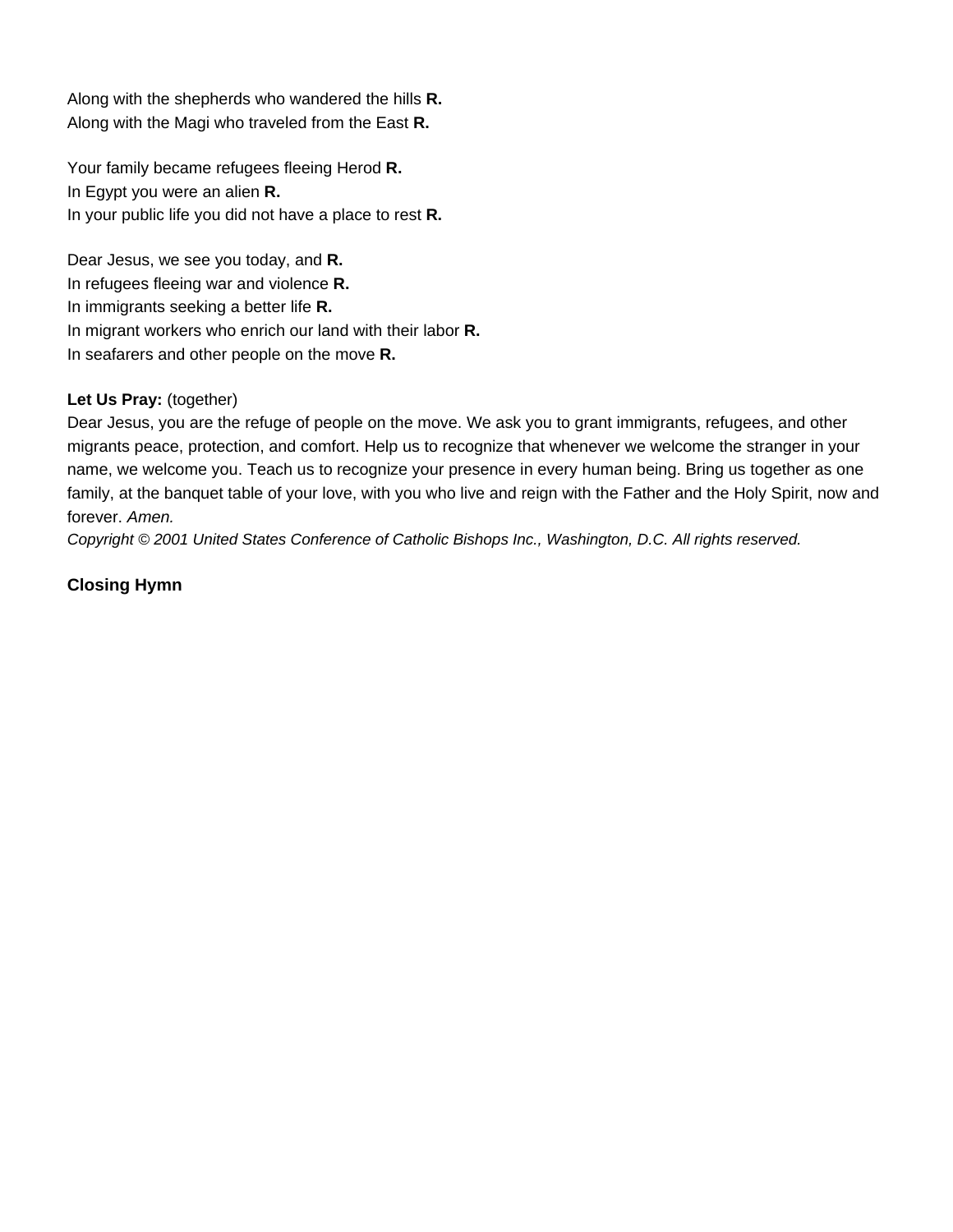# **Catholic Relief Services**

# **Sample Prayer Service for Immigrants from Latin America**

"We are together on the journey, *Estamos juntos en el camino"* 

### **CALL TO PRAYER:**

Leader 1: God of movement, God of stillness, calm our hearts so we may recognize your presence with us now. *(Pause)* Help us to grow in prayerful solidarity with all those who immigrate to this country, to our community. We especially lift up our brothers and sisters from Latin America, and the significance they hold in our lives. *(Pause)* Help us to realize that, "We are together on the journey." *Estamos juntos en el camino*.

**All:** We are together on the journey, *Estamos juntos en el camino*.

### **GATHERING SONG SUGGESTIONS:**

*"One Spirit, One Church"* by Kevin Keil *"Pan de Vida"* by Bob Hurd **"Somos el Cuerpo de Cristo / We Are the Body of Christ"** by Jaime Cortez

*(From OCP Publications, 5536 NE Hassalo, Portland, OR 97213, www.ocp.org)* 

**Leader 1:** Good and gracious God, the story of migration is long entwined in our collective history. Open our minds so we may listen anew to the ancient story of our Hebrew ancestors, as they journey out of Egypt.

### **SCRIPTURE:**

**Leader 2:** A reading from the book of Exodus:

The Israelites set out from Rameses for Succoth, about six hundred thousand men on foot, not counting the children. A crowd of mixed ancestry also went up with them, besides their livestock, very numerous flocks and herds.

Since the dough they had brought out of Egypt was not leavened, they baked it into unleavened loaves. They had been rushed out of Egypt and had no opportunity even to prepare food for the journey. The time the Israelites had stayed in Egypt was four hundred and thirty years. At the end of four hundred and thirty years, all the hosts of the LORD left the land of Egypt on this very date. This was a night of vigil for the LORD, as he led them out of the land of Egypt; so on this same night all the Israelites must keep a vigil for the LORD throughout their generations.

(Exodus 12:37-42)

#### *(Moment of silent reflection)*

#### **Leader 1:**

The following principles on migration are taken from the "Pastoral Letter Concerning Migration" co-written by the Catholic Bishops of Mexico and the United States.

#### **Leader 2:**

#### "**The Five Principals on Migration from Catholic Social Teaching I. Persons have the right to find opportunities in their homeland.**

All persons have the right to find in their own countries the economic, political, and social opportunities to live in dignity and achieve a full life through the use of their God-given gifts. In this context, work that provides a just, living wage is a basic human need."

**All:** We are together on the journey, *Estamos juntos en el camino*.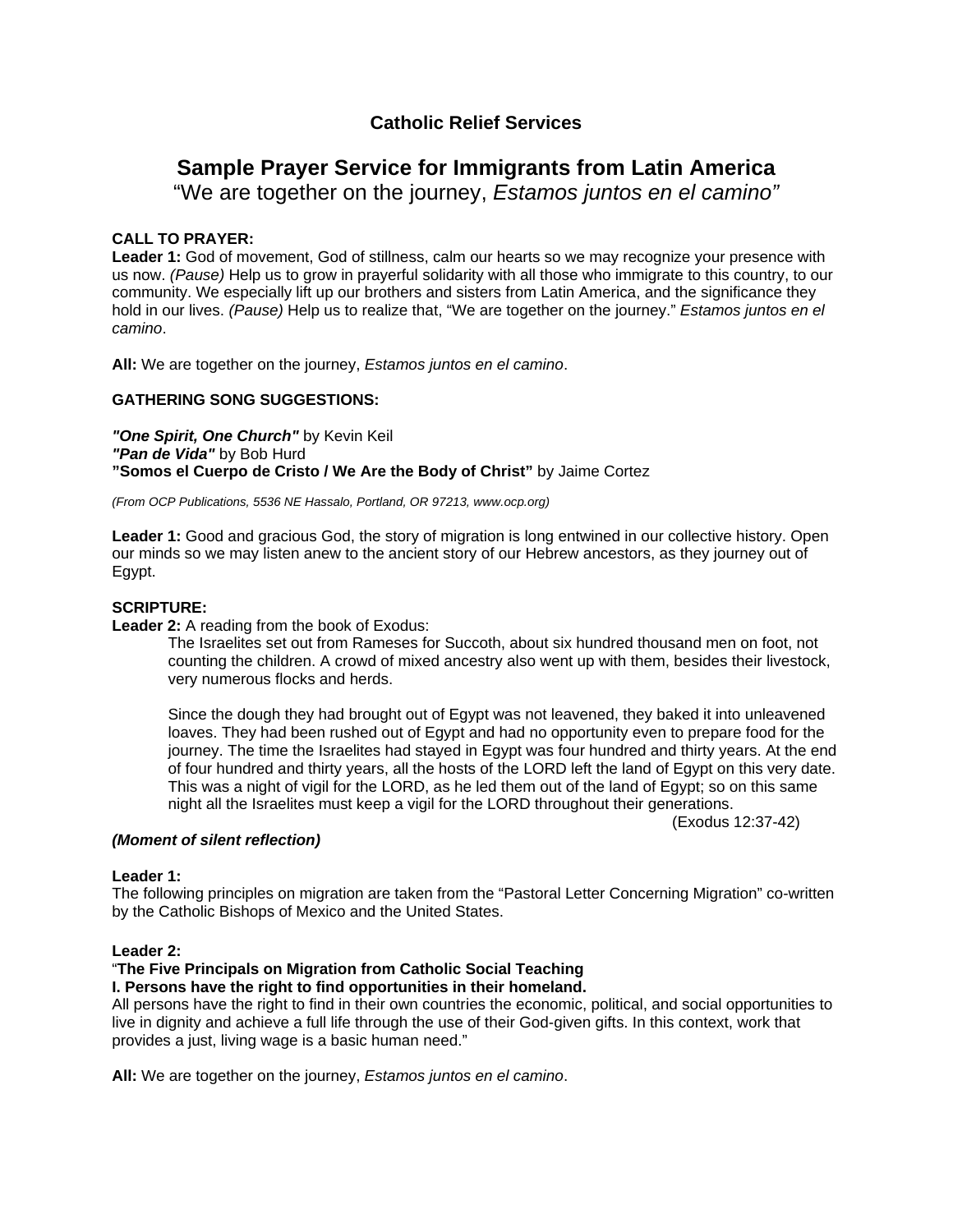Leader 2: In solidarity with those who have little opportunity at home, let us pray.

#### **Leader 3:**

### **"II. Persons have the right to migrate to support themselves and their families.**

The Church recognizes that all the goods of the earth belong to all people. When persons cannot find employment in their country of origin to support themselves and their families, they have a right to find work elsewhere in order to survive. Sovereign nations should provide ways to accommodate this right."

**All:** We are together on the journey, *Estamos juntos en el camino*.

**Leader 3:** In solidarity with those who are denied the right to migrate, let us pray.

#### **Leader 4:**

#### **"III. Sovereign nations have the right to control their borders.**

The Church recognizes the right of sovereign nations to control their territories but rejects such control when it is exerted merely for the purpose of acquiring additional wealth. More powerful economic nations, which have the ability to protect and feed their residents, have a stronger obligation to accommodate migration flows."

**All:** We are together on the journey, *Estamos juntos en el camino*.

**Leader 4:** In solidarity with those communities who receive immigrants, let us pray.

#### **Leader 5:**

### **"IV. Refugees and asylum seekers should be afforded protection.**

Those who flee wars and persecution should be protected by the global community. This requires, at a minimum, that migrants have a right to claim refugee status without incarceration and to have their claims fully considered by a competent authority."

**All:** We are together on the journey, *Estamos juntos en el camino*.

**Leader 5:** In solidarity with those who seek protection, let us pray.

#### **Leader 6:**

#### **"V. The human dignity and human rights of undocumented migrants should be respected.**  Regardless of their legal status, migrants, like all persons, possess inherent human dignity that should be respected. Often they are subject to punitive laws and harsh treatment from enforcement officers from both receiving and transit countries. Government policies that respect the basic human rights of the undocumented are necessary."

**All:** We are together on the journey, *Estamos juntos en el camino*.

Leader 6: In solidarity with those whose basic human rights are not respected, let us pray

*(Strangers No Longer: Together on the Journey of Hope*, November, 2002 (No's. 35-38)

#### **PERSONAL TESTIMONY**